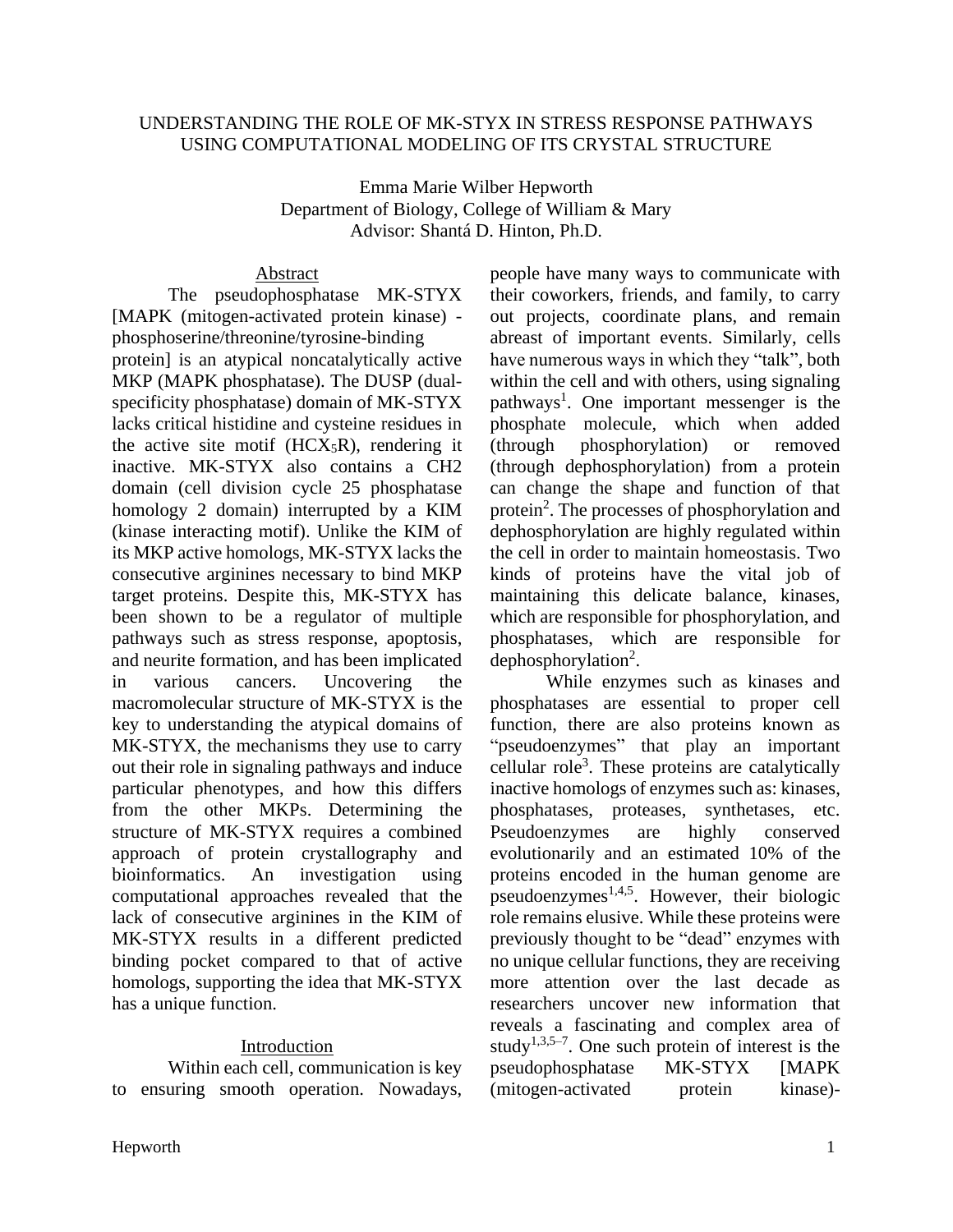phosphoserine/threonine/tyrosine-binding protein], also called DUSP-24 (dual-specificity protein phosphatase 24) or STYXL1 (Serine/threonine/tyrosine-interacting-like protein  $1)^{8-10}$ .

MK-STYX is a catalytically inactive PTP (protein tyrosine phosphatase) and the only catalytically inactive member of the mammalian MKP (MAPK phosphatase) subfamily of DUSPs (dual-specificity phosphatases) $9-11$ . The main function of MKPs is to dephosphorylate target kinases, MAPKs/ERKs (extracellular signal regulated kinases), in order to regulate MAPK/ERK signaling pathways $12,13$ . MKPs carry out this function using two conserved domains, an Nterminal noncatalytic binding domain and a Cterminal catalytic domain (DUSP domain) $12$ . The N-terminal noncatalytic domain determines substrate specificity and is responsible for recognizing and binding the target  $MAPK/ERK<sup>12–14</sup>$ . The C-terminal catalytic domain removes a phosphate group from the MAPK/ERK.

PTPs have a highly conserved signature active site motif consisting of histidine and cysteine, followed by any five amino acids, and then an arginine  $(HCX_5R)^{15-18}$ . This is the region of the protein that catalyzes the removal of a phosphate from the substrate. However, the active site of MK-STYX has the sequence FSTQGISR (containing phenylalanine and serine), which lacks the critical histidine and cystine residues and renders MK-STYX catalytically inactive<sup>1,9,10</sup>. The inactive DUSP domain in MK-STYX is also referred to as a "STYX" domain, after the prototypical pseudophosphatase STYX (serine/threonine/ tyrosine-binding protein), classifying MK-STYX as a STYX domain PTP<sup>19-21</sup>.

In addition to an atypical C-terminal catalytic domain, MK-STYX has an atypical N-terminal domain $^{10}$ . Typical MKPs have a Nterminal noncatalytic domain composed of a CH2 domain (cell division cycle 25 phosphatase homology 2 domain) interrupted

by a KIM (kinase-interacting motif)<sup>12</sup>. This noncatalytic domain is used for substrate recognition and docking of the target at the KIM, allowing the DUSP domain to then remove the phosphate group<sup>13</sup>. However, MK-STYX lacks the two to three consecutive arginine residues in its KIM that are necessary to dock MAPKs/ERKs<sup>10,12</sup>.



**Figure 1: Diagram of the Domains and Key Regions of MK-STYX.**  Image created with BioRender.

Figure 1 displays a schematic diagram of MK-STYX, showing the arrangement of the N-terminal noncatalytic domain and the Cterminal catalytic domain, along with the location of key atypical regions within these domains. Table 1 compares critical sequences within the KIM and active site of MK-STYX with those of its active homologs, MKP-1  $(DUSP-1)$  and MKP-3  $(DUSP-6)^{10,13,22}$ .

|                       | KIM               | <b>Active Site Motif</b> |  |
|-----------------------|-------------------|--------------------------|--|
| Consensus<br>Sequence | XIXLRRXKKG        | HCXXXXXR                 |  |
| $MKP-1$               | TIVRRRAK-G        | HCOAGISR                 |  |
| $MKP-3$               | GIMLRRLOKG        | HCLAGISR                 |  |
| MK-STYX               | <b>ITALRVKKKN</b> | <b>FSTOGISR</b>          |  |

**Table 1: Table Comparing the Sequences of MK-STYX and its Active Homologs at the KIM and Active Site Motif**

Given that the domains of MK-STYX lack the conserved functions of its active homologs, it would be easy to assume that MK-STYX has lost its overall protein function. However, while MK-STYX may not function in the same way as a typical MKP, it is very much still a functioning protein with an important role in cellular pathways. MK-STYX has been implicated in apoptosis pathways, stress granule formation, neurite formation, and as a promoter of oncogenesis and malignancy in glioma and hepatocellular carcinoma1,9,23–26 .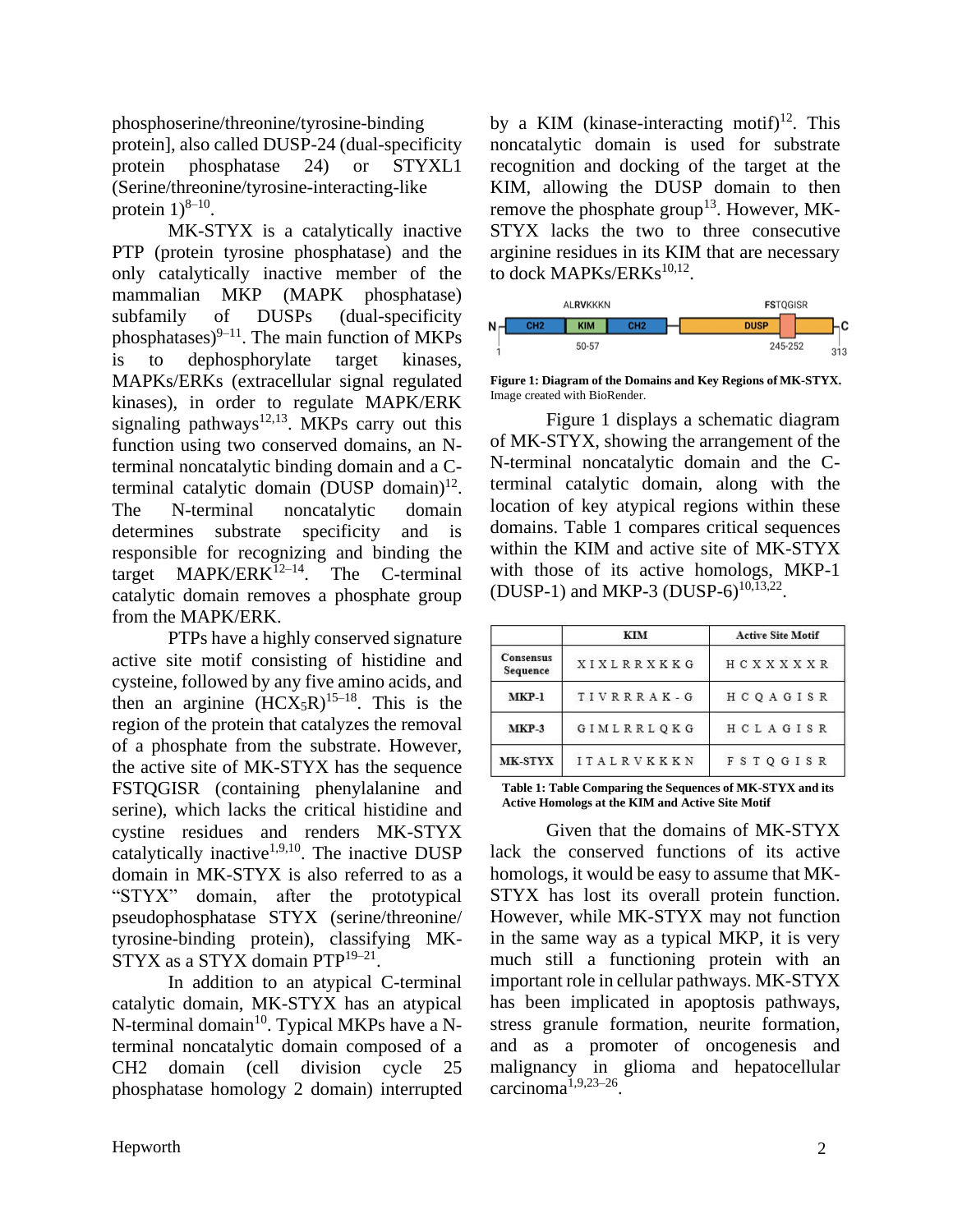In previous studies, MK-STYX has demonstrated the ability to regulate various signaling pathways<sup>1,10</sup>. The overexpression of MK-STYX in PC-12 cells induced neurite formation through the RhoA signaling pathway<sup>27–29</sup>. . A homozygous missense mutation in the *STYXL1* gene leads to a version of MK-STYX with a P311A mutation, known as  $MK-STYX_{ID}$  (intellectual disability), that has been linked to a family with a history of developmental delays, intellectual disability, and early onset epilepsy $30$ . Within the last couple of years, MK-STYX has been implicated as a possible regulator in the oncogenesis pathways of glioma and hepatocellular carcinoma<sup>25,26</sup>.

Perhaps the role of MK-STYX that is best characterized, is its role in stress response pathways. MK-STYX is a regulator of apoptotic signaling by inducing stressactivated mitochondrial-dependent apoptosis by inhibiting the phosphatase PTPM1 (PTP localized to the mitochondrion  $1)^{1,10,23,24}$ . Another critical role of MK-STYX in the cellular stress response is the ability of MK-STYX to reduce stress granules (SGs), membraneless organelles that form in the cytosol as a protective response to stressful physiologic conditions<sup>9,31–34</sup>. SGs are untranslated messenger ribonucleoproteins (mRNPs) that are stalled in the translation initiation stage of protein synthesis. While SGs are a protective response to stressful cellular conditions, SGs that persist in the cytosol, instead of being properly cleared, become toxic. Prolonged SGs are linked to neurodegenerative diseases and certain cancers<sup>31,32</sup>. The physiologic conditions that induce SGs can be both physical and chemical, including thermal stress, osmotic stress, and oxidative stress, the latter of which can be induced by a variety of factors such as sodium arsenate and even microgravity  $34-38$ .

The catalytic activity of MK-STYX can be experimentally restored by replacing phenylalanine (position 245) and serine (position 246) with histidine and cysteine residues, respectively, to create a catalytically active mutant  $(MK-TYX<sub>active mutant</sub>)$  that has the PTP active site motif ( $HCX_5R$ ) restored<sup>9,39</sup>. Interestingly, MK-STYX<sub>active mutant</sub> does not retain the ability to reduce SGs, both those induced by G3BP-1 [Ras-GAP (GTPaseactivating protein) SH3 (Src homology 3) domain-binding protein-1] and endogenous  $SGs<sup>1,9</sup>$ . Actually, the opposite effect is seen and MK-STYXactive mutant increases the size of G3BP-1-induced SGs.

Interest in pseudophosphatases and the funding of relevant studies has historically been limited due to misconceptions about the unimportance of "dead" enzymes $10$ . For this reason, the mechanisms used by MK-STYX to induce these effects are not well understood. An essential step towards elucidating the role of MK-STYX in stress response pathways is to determine its macromolecular structure.

### Determination of Macromolecular Structures

## Experimental Approaches

Determining the macromolecular structure of a protein is an important step towards understanding the unique relationship between structure and function in that protein $13,40$ . Knowing the structure leads to uncovering the molecular mechanisms of the protein. It also allows for the development of drugs to target the protein if it is involved in disease pathways. Traditional approaches for structure determination include: X-ray crystallography, nuclear magnetic resonance (NMR) spectroscopy, and electron microscopy (cryo-EM and 3D-EM). These methods use different types of experimental data to determine the overall macromolecular structure of a protein. X-ray crystallography uses the data from the X-ray diffraction pattern, NMR uses the distance between atoms, and EM uses images of individual molecules $41-44$ .

Full or partial structures have already been determined for the active homologs of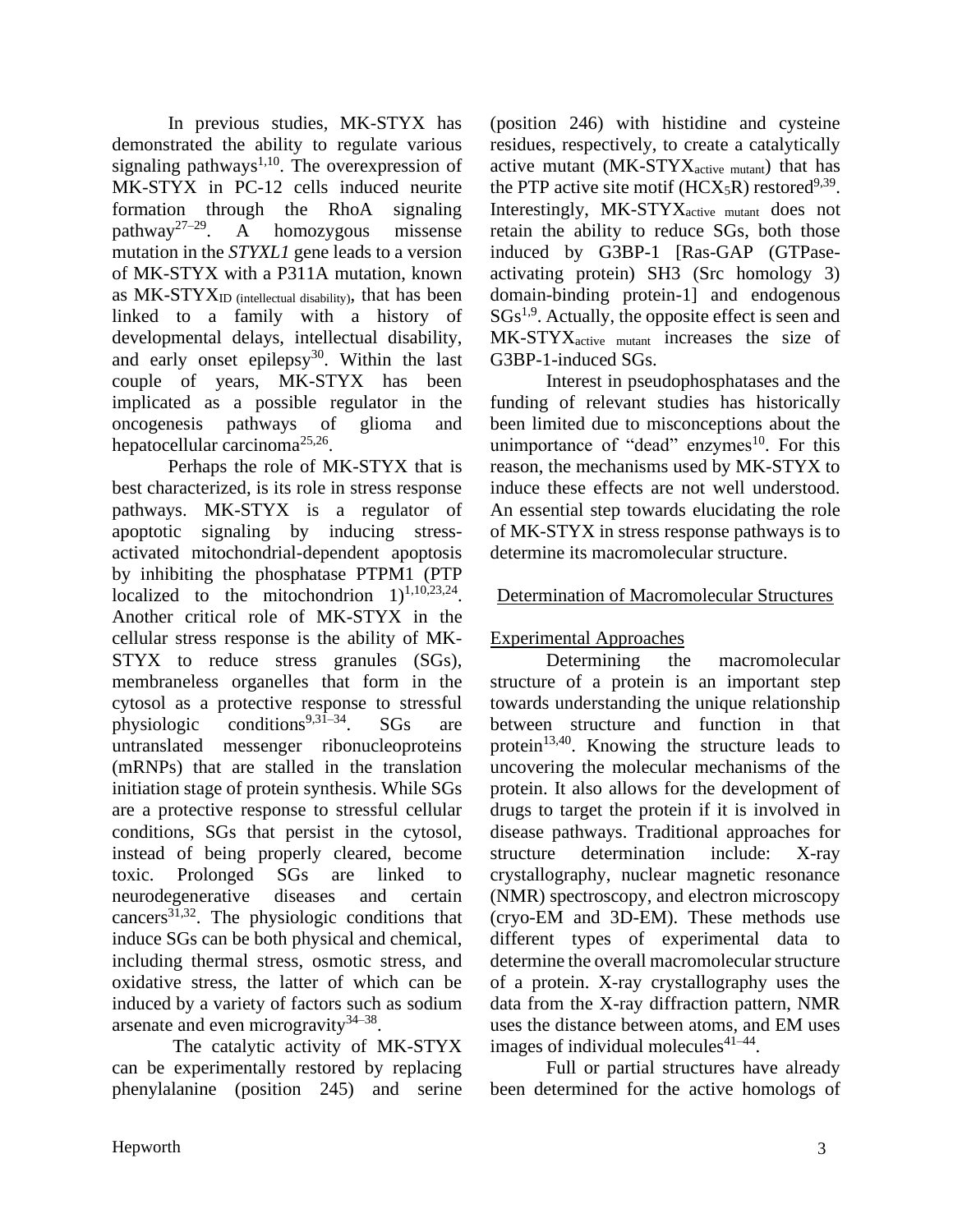MK-STYX, MKP- $1^{40}$  and MKP- $3^{13,22}$ , and for the prototypical pseudophosphatase  $STYX<sup>45</sup>$ . The structure of the catalytic domain of MKP-1 was determined using X-ray crystallography and revealed that the protein is able to bind both phosphorylated tyrosine and threonine side chains because it has a shallow active site<sup>22</sup>. Two partial structures for MKP-3 are known, that of the C-terminal catalytic domain and of the N-terminal domain<sup>13,40</sup>. The structure of the N-terminal domain, also referred to as the ERK2 binding (EB) domain, of MKP-3 was determined using NMR spectroscopy<sup>13</sup>. The structure showed that binding of ERK2 is required for activation of MKP-3 because it induces a conformational change of the Cterminal catalytic domain, revealing that the two domains are functionally coupled. MKP-1 and MKP-3 are examples of how elucidating the macromolecular structure of a protein is a critical step in understanding the function of the protein and the novel mechanisms utilized to carry out its role in cellular pathways.

## Computational Approaches

Bioinformatics, defined as "the application of computational tools to organize, analyze, understand, visualize and store information associated with biological macromolecules", continues to have an expanding role within the field of structural biology<sup>46,47</sup> Structural bioinformatics can be used to generate *in silico* 3-D models of protein structures using theoretical predictive methods<sup>48–52</sup>. One such approach to generating predictive protein structures is the I-TASSER (Iterative Threading ASSEmbly Refinement) server $53-55$ . This server allows a user to submit the primary sequence of a protein of interest, and the server will then predict the structure of the protein by using structural templates from the PDB (protein data bank) and iterative fragment assembly simulations to construct the full-length protein structure. Computational tools such as I-TASSER provide a powerful and valuable resource for determining and

exploring the macromolecular structure of a protein, even without a known crystal structure.

## **Objectives**

1. Determine the function of the domains in MK-STYX and how they interact.

2. Uncover the novel mode of action utilized by MK-STYX in signaling pathways by comparing the structure of MK-STYX to MK-STYX<sub>active mutant</sub> and also to its active homologs MKP-1 (DUSP-1) and MKP-3 (DUSP-6).

# Materials and Methods

The structure of MK-STYX and its variants will be determined and investigated using a combined approach of X-ray crystallography and bioinformatic tools in order to: thoroughly understand the relationship between structure and function of MK-STYX, how the atypical domains of MK-STYX are linked to the mode of action that allows MK-STYX to regulate cellular stress response pathways, and identify the mechanisms utilized by MK-STYX, beyond those used by its active homologs.

## X-ray Crystallography

The sequences for MK-STYX, MK-STYXactive mutant, truncated versions of MK-STYX (MK-STYX<sub>CH2</sub> truncate and MK-STYX<sub>DUSP</sub> truncate), and MK-STYX<sub>ID</sub>, were each cloned into a pET28a vector containing a polyhistidine sequence (His-tag), a kanamycin resistance gene, and a T7 promoter (GenScript)<sup>56</sup> . Competent *Escherichia coli* containing a DE3 recombinant phage, which encodes for the inducible T7 RNA polymerase, were then transformed with one of the previously mentioned plasmids and grown overnight on kanamycin treated LB-agar plates.

The next day a colony was selected from the plate and grown overnight in LB liquid medium in a shaking incubator. On the following day, the overnight culture was used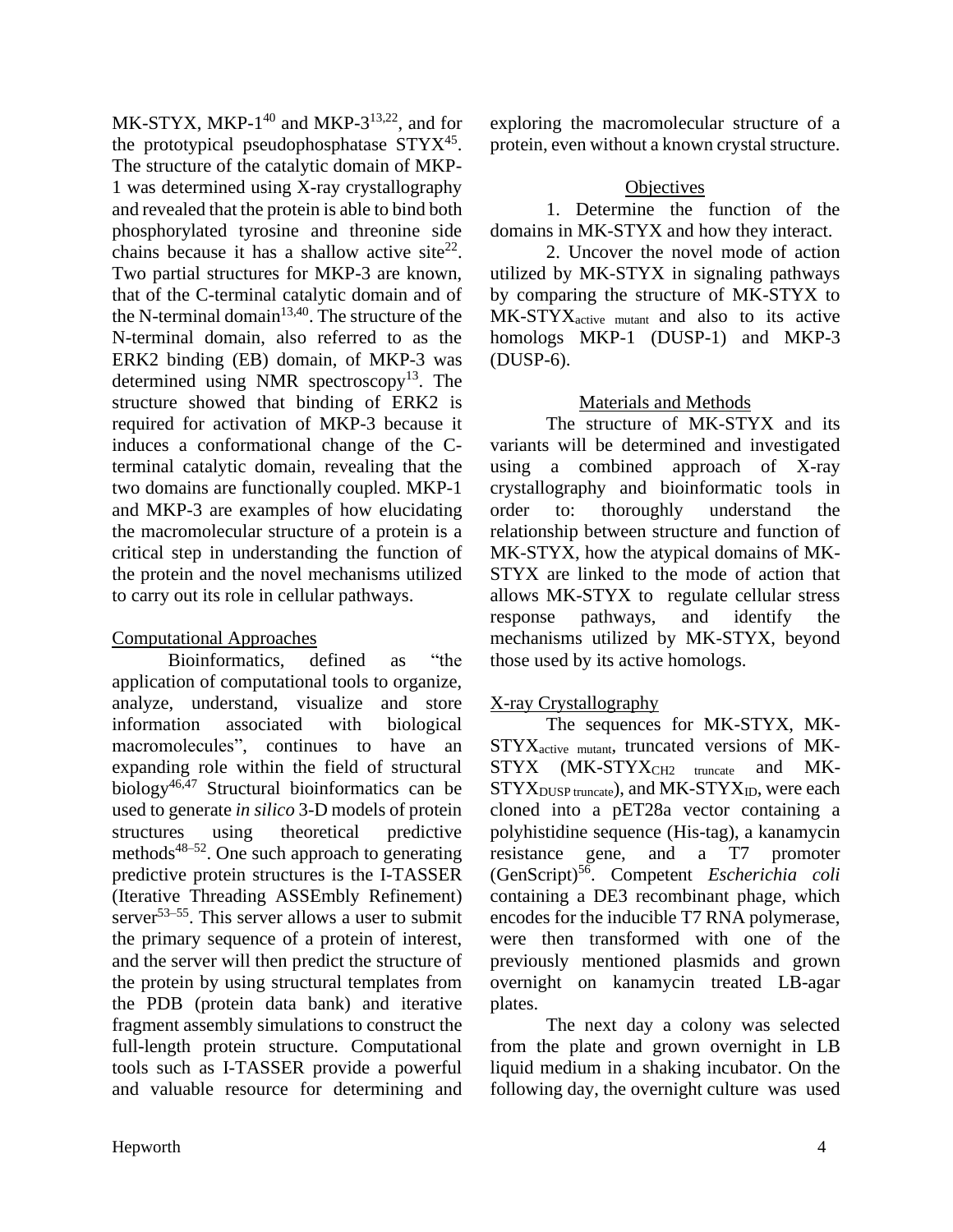| Approach                                                                                | <b>Description</b>                                                                                                                                                                                                                                                                                                                                                                                                                         | Website                                                |
|-----------------------------------------------------------------------------------------|--------------------------------------------------------------------------------------------------------------------------------------------------------------------------------------------------------------------------------------------------------------------------------------------------------------------------------------------------------------------------------------------------------------------------------------------|--------------------------------------------------------|
| <b>I-TASSER</b> (Iterative<br><b>Threading ASSEmbly</b><br>Refinement) <sup>53,54</sup> | Server that uses structural templates from the PDB (Protein Data Bank) to generate the top five predicted<br>models for the structure of a protein and to identify the top ten structural analogs of the predicted protein<br>structure. Also predicts possible functions of the protein using the protein function database BioLip<br>(biologically relevant ligand-protein binding database).                                            | https://zhanglab.ccmb.m<br>ed.umich.edu/I-<br>TASSER/  |
| MolProbity $57-59$                                                                      | The purpose of MolProbity is to provide all-atom model validation of macromolecular structures. It analyzes<br>steric hindrance as part of its validation and generates a Ramachandran Plot to show which atom<br>conformations may be sterically disfavored. Another aspect of MolProbity's model validation is analyzing H-<br>bonds and van der Waals energy at atom-atom contacts in order to identify disfavored/impossible overlaps. | http://molprobity.bioche<br>m.duke.edu/index.php       |
| <b>PDB</b> (Protein Data<br>$Bank)^{43}$                                                | An archive operated by the RCSB PDB (Research Collaboratory for Structural Bioinformatics PDB) which<br>catalogs the known 3-D macromolecular structures of proteins, DNA, and RNA.                                                                                                                                                                                                                                                        | https://www.rcsb.org/                                  |
| <b>POCASA</b> (Pocket<br><b>Cavity Search</b><br>Application) <sup>60</sup>             | Probes the surface of a protein with a rolling sphere probe in order to look for pockets (cavities) to predict the<br>location and shape of potential ligand binding sites. These binding sites may indicate a biological function for<br>the protein of interest or a potential drug target.                                                                                                                                              | http://g6altair.sci.hokud<br>ai.ac.jp/g6/service/pocas |
| <b>PyMOL Molecular</b><br>Graphics System <sup>61</sup>                                 | PyMOL is a molecular visualization software that allows the user to visualize PDB files as animated 3-D<br>structures and to manipulate these structures (e.g. through its mutagenesis function) in order to better<br>investigate them. Can also be used to generate and present interactive molecular models.                                                                                                                            | https://pymol.org/2/                                   |

#### **Table 2: Table of Computational Methods**

to inoculate fresh LB liquid medium, ranging in volume from 3mL to 1L. These subcultures were incubated with shaking until ready to induce. IPTG (isopropyl  $\beta$ -D-1thiogalactopyranoside) was added to the cultures to induce expression of the protein of interest and then incubated with shaking at a range of temperatures and for varying durations in order to find the expression conditions that were the most favorable.

Afterwards, the cultures were centrifuged, and the bacterial cell pellets were lysed. Lysates were processed using Nickle resin columns to separate out the His-tagged protein of interest. Protein expression and solubility was analyzed using Western Blots with primary antibodies against both MK-STYX (anti-STYXL1) and the His-tag (Hisprobe (H-3)).

Due to the COVID-19 pandemic and safety concerns related to in-person lab work, experiments working towards the crystal structure were suspended temporarily and resumed in Fall 2020. The time spent working from home was used to expand on the structural bioinformatics and computational aspects of this project in order to facilitate progress on the objectives. This was done by using I-TASSER (Iterative Threading ASSEmbly Refinement) models and other computational methods (Table 2) to further explore the structure of MK-STYX and gain insight into its function.

### Generating Predictive Structures

The amino acid sequence of MK-STYX was submitted to the I-TASSER server<sup>53–55</sup>. I-TASSER generated and reported the top five predicted models of the macromolecular structure of MK-STYX (Figure 2). The models, in PDB file format, were used for further computational analysis.

### Binding Pocket Study

MolProbity was used to validate the five structural models of MK-STYX generated by I-TASSER and to determine which of the models was the most sterically favored<sup>57-59</sup>. Model 2 was the model with the best Clashscore and MolProbity score (13.65 and 3.39, respectively). Model 2 was then submitted to POCASA (Pocket Cavity Search Application) to identify and map potential binding pockets on the protein's surface<sup>60</sup>. The crystal structures of the C-terminal catalytic domain for both MKP-1 and MKP-3 were downloaded from the PDB (Protein Data Bank) and submitted to POCASA. Then, the active sites of MK-STYX, MKP-1, and MKP-3 were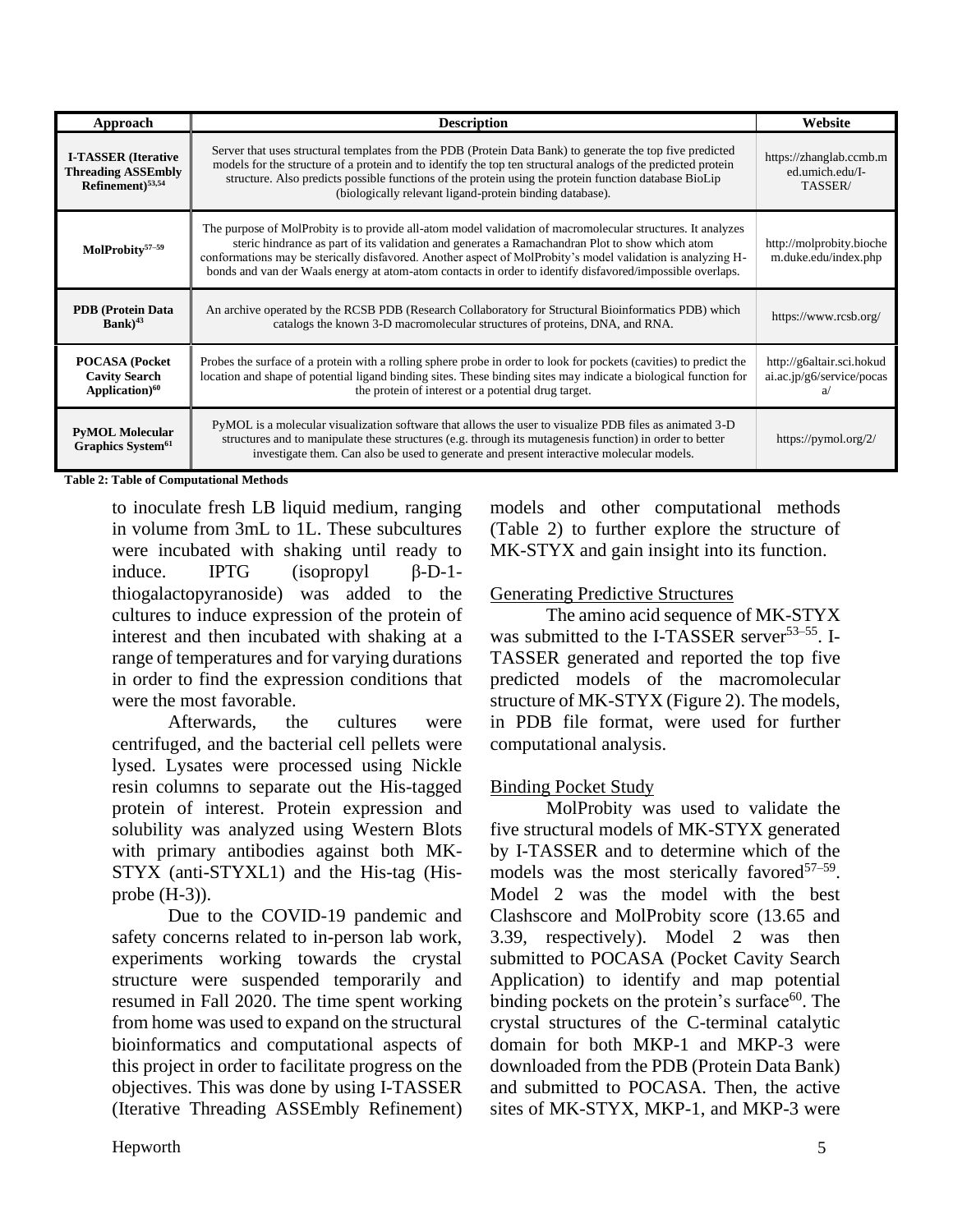visualized in PyMOL with the POCASApredicted binding pockets overlaid the surface of the respective proteins (Figure  $3)^{61}$ . Using surface depictions of the protein made it easier to visualize where the pockets were. They were then visually inspected for structural similarities.

### Mutagenesis Study

In order to investigate the significance of the "FS" active site motif in MK-STYX, the "mutagenesis" function in PyMOL was utilized to generate MK-STYX<sub>active mutant</sub><sup>61</sup>. Model 2 of MK-STYX (wild-type) was mutated with the following mutations to generate MK-STYXactive mutant, F245H and S246C, this generated a catalytically active DUSP domain with the active site motif HCTQGISR. The newly generated MK-STYX<sub>active mutant</sub> was submitted to POCASA to identify and map potential binding pockets on the surface of the protein. Using PyMOL, the model of the corresponding protein, either MK-STYX or MK-STYX<sub>active mutant</sub>, was overlaid with the predicted binding pockets generated by POCASA (Figure 4). The list of identified pockets, the pocket volume, and the pocket Volume Depth (VD) values calculated by POCASA were compared between MK-STYX and MK-STYXactive mutant to see if the protein mutagenesis had changed the number or shape of potential pockets<sup>60</sup>.

The same process was used to study the impact of the KIM of MK-STYX lacking consecutive arginine residues. Using the PyMOL mutagenesis function, the KIM of MK-STYX was mutated so that it would have two consecutive arginines by replacing the valine at position 53 with an arginine (V53R). The mutation was done at this particular position in order to make the KIM of MK-STYX more closely resemble the consensus motif, and so that the MK-STYX\_V53R mutant has the same arginine arrangement as MKP-3, the active homolog of MK-STYX (Table 1). The MK-STYX\_V53R mutant was

then submitted to POCASA to identify and map potential binding pockets on the surface of the protein. As mentioned previously, using PyMOL, the model of the corresponding protein, either MK-STYX or MK-STYX\_V53R, was overlaid with the predicted binding pockets generated by POCASA (Figure 5). The list of identified pockets, the pocket volume, and the pocket Volume Depth (VD) values calculated by POCASA were also compared between the two proteins to see if the protein mutagenesis had changed the number or shape of potential pockets.

### Results

Figure 2 shows the top five predicted models of the structure of MK-STYX, generated by I-TASSER, compared to the known partial structures of its active homologs, MKP-1 and MKP-3, and to the known structure of the prototypical pseudophosphatase STYX. Ribbon depictions were used in order to show secondary structures.



**Figure 2: Predicted Structures for MK-STYX Compared to Known Structures of Related Proteins.** A) The top five predicted models for the macromolecular structure of MK-STYX, generated by I-TASSER. B) Structure of the N-terminal noncatalytic domain of MKP-3. C) Structure of the C-terminal catalytic domain of MKP-3. D) Structure of the C-terminal catalytic domain of MKP-1. E) Structure of the prototypical pseudophosphatase STYX.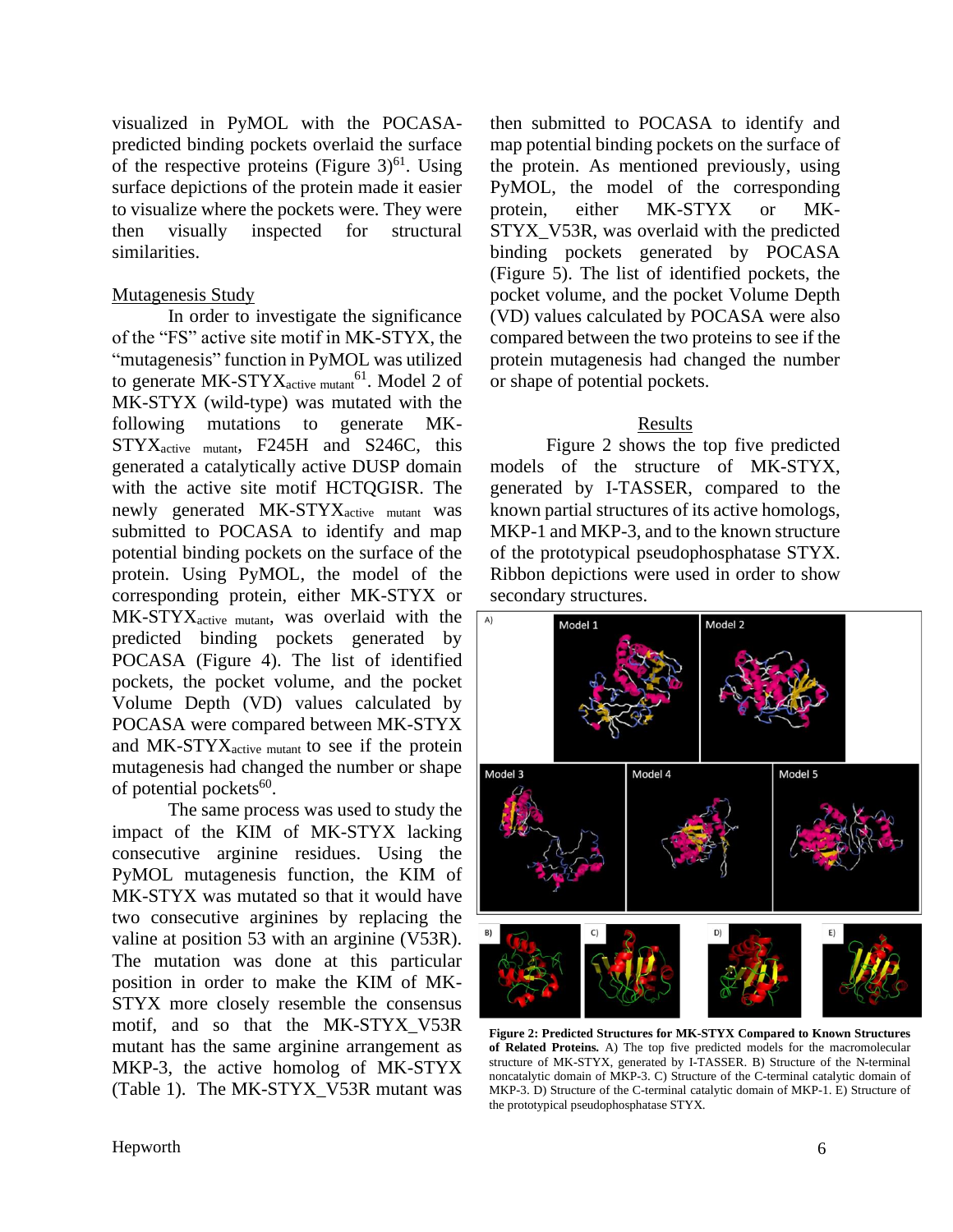Figure 3 shows the structure and predicted binding pockets of MK-STYX, MKP-1, and MKP-3 with the active site of each protein highlighted in cyan blue. The structures of MKP-1 and MKP-3 show the ligand (sulfate ion for MKP-1 and chloride ion for MKP-3) that was bound to the active site pocket of the respective proteins at the time of crystallography. Surface depictions were used to better show topography of the proteins.



**Figure 3: Comparison of the Active Site of MK-STYX (A) with the Active Sites of MKP-1 (B) and MKP-3 (C).** Shows the surface diagram of each protein with the active site highlighted in cyan. The small dark "+" marks map the predicted binding pockets on the surface of the protein. A) Surface diagram of MK-STYX. B) Surface diagram of MKP-1 bound to a sulfate ion. C) Surface diagram of MKP-3 bound to a chloride ion.

Figure 4 shows the surface diagrams of MK-STYX and MK-STYX<sub>active mutant</sub> overlaid with the respective predicted binding pockets in the area of the active site. No changes to the structure of the active site were observed. Additionally, the volume and VD values of the predicted binding pockets did not change between the two proteins.

Figure 5 shows the surface diagrams of MK-STYX and MK-STYX V53R overlaid with the respective predicted binding pockets in order to inspect for changes to protein structure or to binding pockets. There was a noticeable change in the shape of one of the predicted binding pockets. The region of interest, including the relevant binding pocket, is outlined by the dashed-line circle. For the MK-STYX\_V53R mutant (KIM with two consecutive arginines), the predicted binding pocket in the region of the additional arginine residue in position 53 was smaller than that of MK-STYX (KIM with a single arginine). Also, the respective volume and VD value of the binding pocket decreased from 104 and 242 in MK-STYX (WT) to 89 and 208 in the MK-STYX\_V53R mutant.



**Figure 4: Structure of the Active Site of MK-STYX (A) and MK-STYXactive mutant (B).** The small dark "+" marks map the predicted binding pockets on the surface of the protein. A) Surface diagram of MK-STYX (wild-type) with active site ( $FSX_5R$ ) highlighted in green. B) Surface diagram of  $MK-STYX_{active\ mutant}$ with active site  $(HCX<sub>5</sub>R)$  highlighted in cyan.



**Figure 5: Structure of the KIM of MK-STYX**   $(A)$  and **STYX\_V53R mutant (B).** The small dark "+" marks map the predicted binding pockets on the surface of the protein. The dashed-line circle outlines the area of interest. A) Surface diagram of MK-STYX (wild-type) with the valine (V) at position 53 highlighted in pink. B) Surface diagram of MK-STYX\_V53R mutant with the arginine (R) at position 53 highlighted in orange.

Hepworth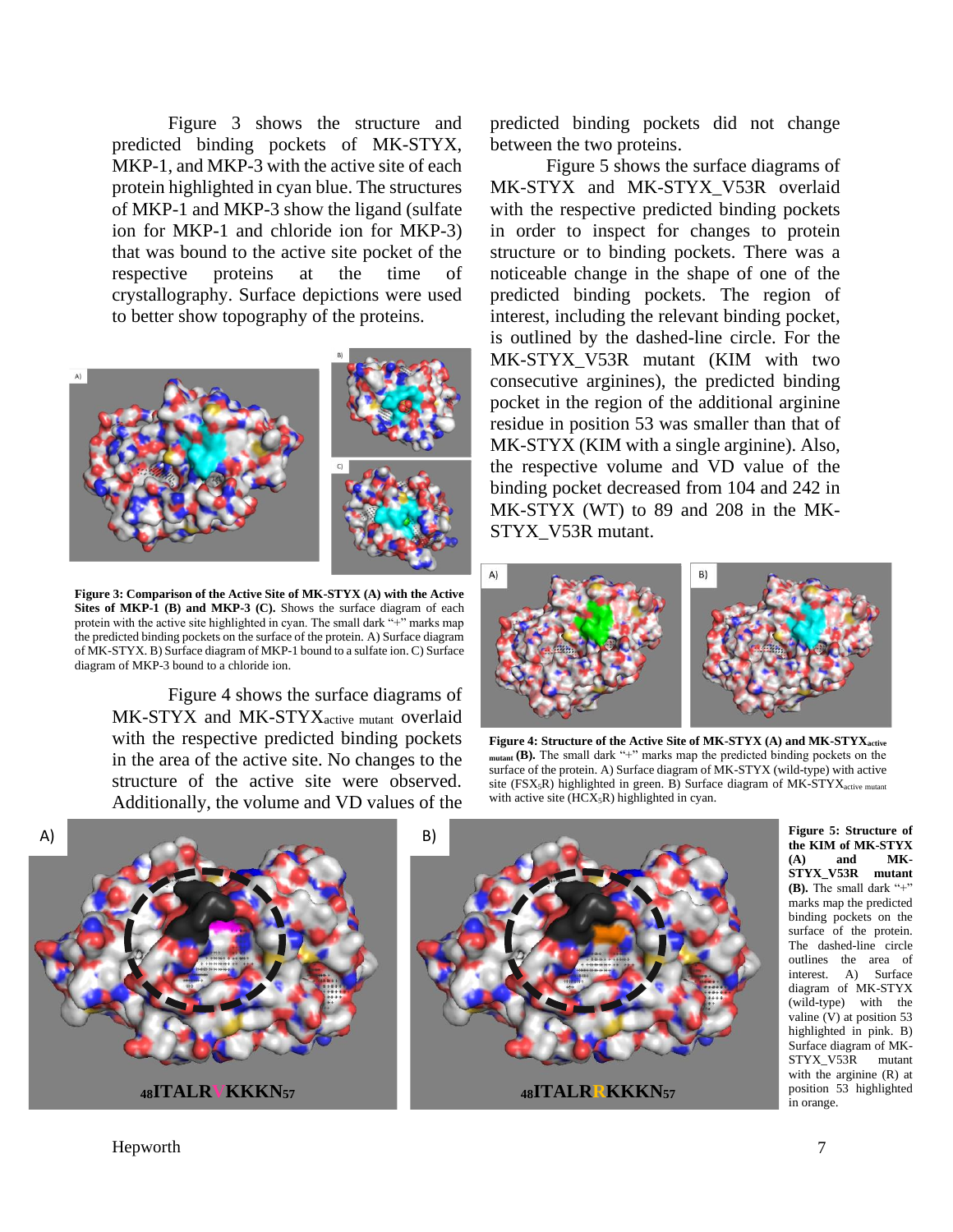### Discussion

Computational models such as I-TASSER have limitations, evidenced by the obvious variation between the top five predicted structures of MK-STYX, and that is why this approach involves both bioinformatics and X-ray crystallography. This combination allows us to evaluate the accuracy of computational methods of structure determination and eventually to strengthen the prediction algorithms once the crystal structure of MK-STYX has been submitted to the PDB. It was difficult to compare the active site of MK-STYX to that of MKP-1 and MKP-3 when MK-STYX is not bound to a ligand. The binding of a ligand induces a conformational change in the active site pocket of MKP-1 and MKP-3. However, it does seem like MK-STYX has a predicted binding pocket on the lower edge of the active site where a ligand could bind, in a similar location to the bound ligands of MKP-1 and MKP-3. This is important information for us to keep in mind during the process of obtaining the crystal structure of MK-STYX. Furthermore, this will provide a region of interest to compare between the predicted structure and crystal structure of MK-STYX. Once the conformation of MK-STYX when bound to a ligand is determined, these structures can be revisited.

The mutagenesis study of the MK-STYX active site aligns with the expectation that pseudophosphatases maintain their 3-D structure, even though they lack catalytic function. This indicates that MK-STYX is able to bind the same substrates in both the wildtype and the active mutant form. The MK-STYX\_V53R mutant had its KIM domain mutated so that it contained consecutive arginines in the same position as its active homolog MKP-3. The change in shape and decrease in volume of the binding pocket on MK-STYX V53R provides evidence that the KIM of MK-STYX may be responsible for binding a unique set of substrates compared to typical MKPs, and more specifically to its

active homolog MKP-3. This is further supported by the fact that the CH2 domain is known to regulate the substrate specificity of MKPs. This is exciting evidence that MK-STYX may use a novel mechanism to regulate critical signaling pathways, such as stress response. If this binding site is confirmed by crystallography, it would be an important step in developing drugs that target MK-STYX.

In order to confirm these computational findings, we will continue our work on determining the crystal structure of MK-STYX. Additionally, the use of combined bioinformatic and traditional methods for structure determination, as presented here, will provide a way to assess how computational approaches can be used to study other pseudoenzymes. MK-STYX continues to be linked to an increasing number of signaling pathways and human diseases. Determining the macromolecular structure of MK-STYX is critical for uncovering the molecular mechanisms behind these interactions and observations. Until this is known, it will not be possible to fully understand these pathways or find ways to target them in order to treat the associated diseases.

### Acknowledgments

The author wishes to thank Dr. Shantá D. Hinton for her guidance and support. The author also wishes to thank Lynn Zavada for her contributions to this project. Additionally, the author would like to thank Dr. Martin Safo and Dr. Faik Musayev of the VCU School of Pharmacy's Institute for Structural Biology, Drug Discovery and Development. The author would like to give special thanks to the Virginia Space Grant Consortium for their financial support. This work was also supported by the National Science Foundation Grant MCB1909316 to S.D.H.

### References

(1) Hinton, S. D. The Role of Pseudophosphatases as Signaling Regulators. *Biochimica et Biophysica Acta (BBA) - Molecular Cell Research* **2019**, *1866* (1), 167–174. https://doi.org/10.1016/j.bbamcr.2018.07.021.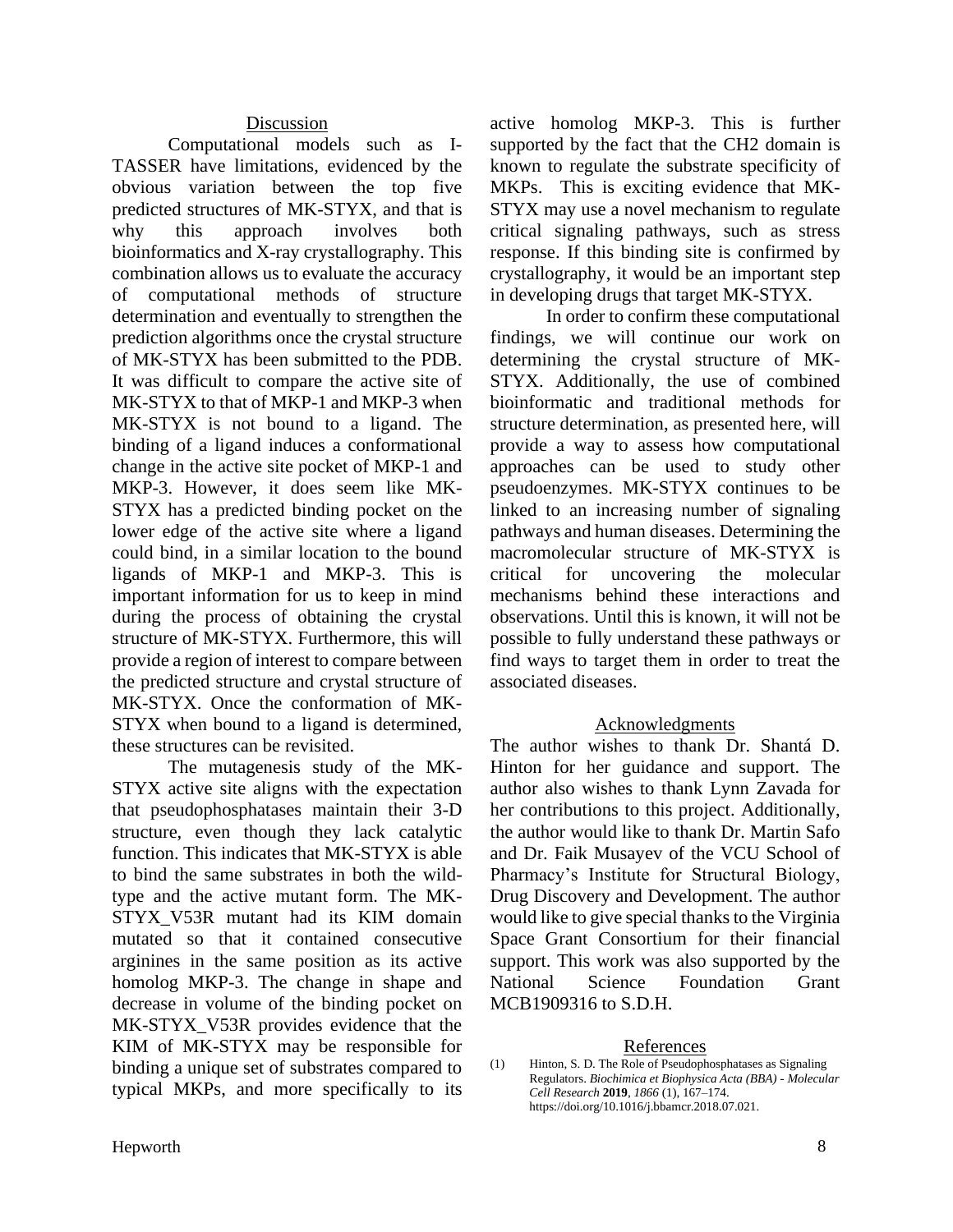- (2) Protein Kinases and Phosphatases: The Yin and Yang of Protein Phosphorylation and Signaling. *Cell* **1995**, *80* (2), 225–236. https://doi.org/10.1016/0092-8674(95)90405-0.
- (3) Murphy, J. M.; Farhan, H.; Eyers, P. A. Bio-Zombie: The Rise of Pseudoenzymes in Biology. *Biochem Soc Trans* **2017**, *45* (2), 537–544. https://doi.org/10.1042/BST20160400.
- (4) Todd, A. E.; Orengo, C. A.; Thornton, J. M. Sequence and Structural Differences between Enzyme and Nonenzyme Homologs. *Structure* **2002**, *10* (10), 1435–1451. https://doi.org/10.1016/S0969-2126(02)00861-4.
- (5) Murphy, J. M.; Mace, P. D.; Eyers, P. A. Live and Let Die: Insights into Pseudoenzyme Mechanisms from Structure. *Current Opinion in Structural Biology* **2017**, *47*, 95–104. https://doi.org/10.1016/j.sbi.2017.07.004.
- (6) Reiterer, V.; Eyers, P. A.; Farhan, H. Day of the Dead: Pseudokinases and Pseudophosphatases in Physiology and Disease. *Trends in Cell Biology* **2014**, *24* (9), 489–505. https://doi.org/10.1016/j.tcb.2014.03.008.
- (7) Reiterer, V.; Pawłowski, K.; Desrochers, G.; Pause, A.; Sharpe, H. J.; Farhan, H. The Dead Phosphatases Society: A Review of the Emerging Roles of Pseudophosphatases. *The FEBS Journal* **2020**, *287* (19), 4198–4220. https://doi.org/10.1111/febs.15431.
- (8) Tonks, N. K. Pseudophosphatases: Grab and Hold On. *Cell* **2009**, *139* (3), 464–465.
- https://doi.org/10.1016/j.cell.2009.10.008. (9) Hinton, S. D.; Myers, M. P.; Roggero, V. R.; Allison, L. A.; Tonks, N. K. The Pseudophosphatase MK-STYX Interacts with G3BP and Decreases Stress Granule Formation. *Biochem J* **2010**, *427* (Pt 3), 349–357. https://doi.org/10.1042/BJ20091383.
- (10) Hinton, S. D. Pseudophosphatase MK-STYX: The Atypical Member of the MAP Kinase Phosphatases. *The FEBS Journal* **2020**, *287* (19), 4221–4231. https://doi.org/10.1111/febs.15426.
- (11) Niemi, N. M.; MacKeigan, J. P. MK-STYX. In *Encyclopedia of Signaling Molecules*; Choi, S., Ed.; Springer: New York, NY, 2012; pp 1089–1093. https://doi.org/10.1007/978-1- 4419-0461-4\_205.
- (12) Caunt, C. J.; Keyse, S. M. Dual-Specificity MAP Kinase Phosphatases (MKPs). *The FEBS Journal* **2013**, *280* (2), 489– 504. https://doi.org/10.1111/j.1742-4658.2012.08716.x.
- (13) Farooq, A.; Chaturvedi, G.; Mujtaba, S.; Plotnikova, O.; Zeng, L.; Dhalluin, C.; Ashton, R.; Zhou, M.-M. Solution Structure of ERK2 Binding Domain of MAPK Phosphatase MKP-3: Structural Insights into MKP-3 Activation by ERK2. *Molecular Cell* **2001**, *7* (2), 387–399. https://doi.org/10.1016/S1097-2765(01)00186-1.
- (14) Nichols, A.; Camps, M.; Gillieron, C.; Chabert, C.; Brunet, A.; Wilsbacher, J.; Cobb, M.; Pouyssegur, J.; Shaw, J. P.; Arkinstall, S. Substrate Recognition Domains within Extracellular Signal-Regulated Kinase Mediate Binding and Catalytic Activation of Mitogen-Activated Protein Kinase Phosphatase-3. *J. Biol. Chem.* **2000**, *275* (32), 24613–24621. https://doi.org/10.1074/jbc.M001515200.
- (15) Tonks, N. K. Protein Tyrosine Phosphatases: From Genes, to Function, to Disease. *Nat. Rev. Mol. Cell Biol.* **2006**, *7* (11), 833–846. https://doi.org/10.1038/nrm2039.
- (16) Tonks, N. K. Special Issue: Protein Phosphatases: From Molecules to Networks. *The FEBS Journal* **2013**, *280* (2), 323–323. https://doi.org/10.1111/febs.12098.
- (17) Tonks, N. K. Protein Tyrosine Phosphatases from Housekeeping Enzymes to Master Regulators of Signal Transduction. *The FEBS Journal* **2013**, 346–378. https://doi.org/10.1111/febs.12077
- (18) Tonks, N. K.; Neel, B. G. Combinatorial Control of the Specificity of Protein Tyrosine Phosphatases. *Current Opinion in Cell Biology* **2001**, *13* (2), 182–195. https://doi.org/10.1016/S0955-0674(00)00196-4.
- (19) Reiterer, V.; Pawłowski, K.; Farhan, H. STYX: A Versatile Pseudophosphatase. *Biochem Soc Trans* **2017**, *45* (2), 449– 456. https://doi.org/10.1042/BST20160279.
- (20) Wishart, M. J.; Dixon, J. E. Gathering STYX: Phosphataselike Form Predicts Functions for Unique Protein-Interaction Domains. *Trends in Biochemical Sciences* **1998**, *23* (8), 301– 306. https://doi.org/10.1016/S0968-0004(98)01241-9.
- (21) Wishart, M. J.; Denu, J. M.; Williams, J. A.; Dixon, J. E. A Single Mutation Converts a Novel Phosphotyrosine Binding Domain into a Dual-Specificity Phosphatase. *J. Biol. Chem.* **1995**, *270* (45), 26782–26785. https://doi.org/10.1074/jbc.270.45.26782.
- (22) Stewart, A. E.; Dowd, S.; Keyse, S. M.; McDonald, N. Q. Crystal Structure of the MAPK Phosphatase Pyst1 Catalytic Domain and Implications for Regulated Activation. *Nat. Struct. Biol.* **1999**, *6* (2), 174–181. https://doi.org/10.1038/5861.
- (23) Niemi, N. M.; Lanning, N. J.; Klomp, J. A.; Tait, S. W.; Xu, Y.; Dykema, K. J.; Murphy, L. O.; Gaither, L. A.; Xu, H. E.; Furge, K. A.; et al. MK-STYX, a Catalytically Inactive Phosphatase Regulating Mitochondrially Dependent Apoptosis. *Molecular and Cellular Biology* **2011**, *31* (7), 1357–1368. https://doi.org/10.1128/MCB.00788-10.
- (24) Niemi, N. M.; Sacoman, J. L.; Westrate, L. M.; Gaither, L. A.; Lanning, N. J.; Martin, K. R.; MacKeigan, J. P. The Pseudophosphatase MK-STYX Physically and Genetically Interacts with the Mitochondrial Phosphatase PTPMT1. *PLoS One; San Francisco* **2014**, *9* (4), e93896. http://dx.doi.org/10.1371/journal.pone.0093896.
- (25) Tomar, V. S.; Baral, T. K.; Nagavelu, K.; Somasundaram, K. Serine/Threonine/Tyrosine-Interacting-like Protein 1 (STYXL1), a Pseudo Phosphatase, Promotes Oncogenesis in Glioma. *Biochemical and Biophysical Research Communications* **2019**, *515* (1), 241–247. https://doi.org/10.1016/j.bbrc.2019.05.093.
- (26) J. Z. Wu; N Jiang; J. M. Lin; X. Liu. STYXL1 Promotes Malignant Progression of Hepatocellular Carcinoma via Downregulating CELF2 through the PI3K/Akt Pathway. *European Review* **2020**, *24* (6), 2977–2985. https://doi.org/10.26355/eurrev\_202003\_20662.
- (27) Banks, D. A.; Dahal, A.; McFarland, A. G.; Flowers, B. M.; Stephens, C. A.; Swack, B.; Gugssa, A.; Anderson, W. A.; Hinton, S. D. MK-STYX Alters the Morphology of Primary Neurons, and Outgrowths in MK-STYX Overexpressing PC-12 Cells Develop a Neuronal Phenotype. *Front Mol Biosci* **2017**, *4*. https://doi.org/10.3389/fmolb.2017.00076.
- (28) Dahal, A.; Hinton, S. D. Antagonistic Roles for STYX Pseudophosphatases in Neurite Outgrowth. *Biochemical Society Transactions* **2017**, *45* (2), 381–387. https://doi.org/10.1042/BST20160273.
- (29) Flowers, B. M.; Rusnak, L. E.; Wong, K. E.; Banks, D. A.; Munyikwa, M. R.; McFarland, A. G.; Hinton, S. D. The Pseudophosphatase MK-STYX Induces Neurite-Like Outgrowths in PC12 Cells. *PLoS One* **2014**, *9* (12). https://doi.org/10.1371/journal.pone.0114535.
- (30) Isrie, M.; Zamani Esteki, M.; Peeters, H.; Voet, T.; Van Houdt, J.; Van Paesschen, W.; Van Esch, H. Homozygous Missense Mutation in STYXL1 Associated with Moderate Intellectual Disability, Epilepsy and Behavioural Complexities. *European Journal of Medical Genetics* **2015**, *58* (4), 205–210. https://doi.org/10.1016/j.ejmg.2015.02.006.
- (31) Youn, J.-Y.; Dyakov, B. J. A.; Zhang, J.; Knight, J. D. R.; Vernon, R. M.; Forman-Kay, J. D.; Gingras, A.-C. Properties of Stress Granule and P-Body Proteomes. *Molecular Cell* **2019**, *76* (2), 286–294. https://doi.org/10.1016/j.molcel.2019.09.014.
- (32) Protter, D. S. W.; Parker, R. Principles and Properties of Stress Granules. *Trends in Cell Biology* **2016**, *26* (9), 668– 679. https://doi.org/10.1016/j.tcb.2016.05.004.